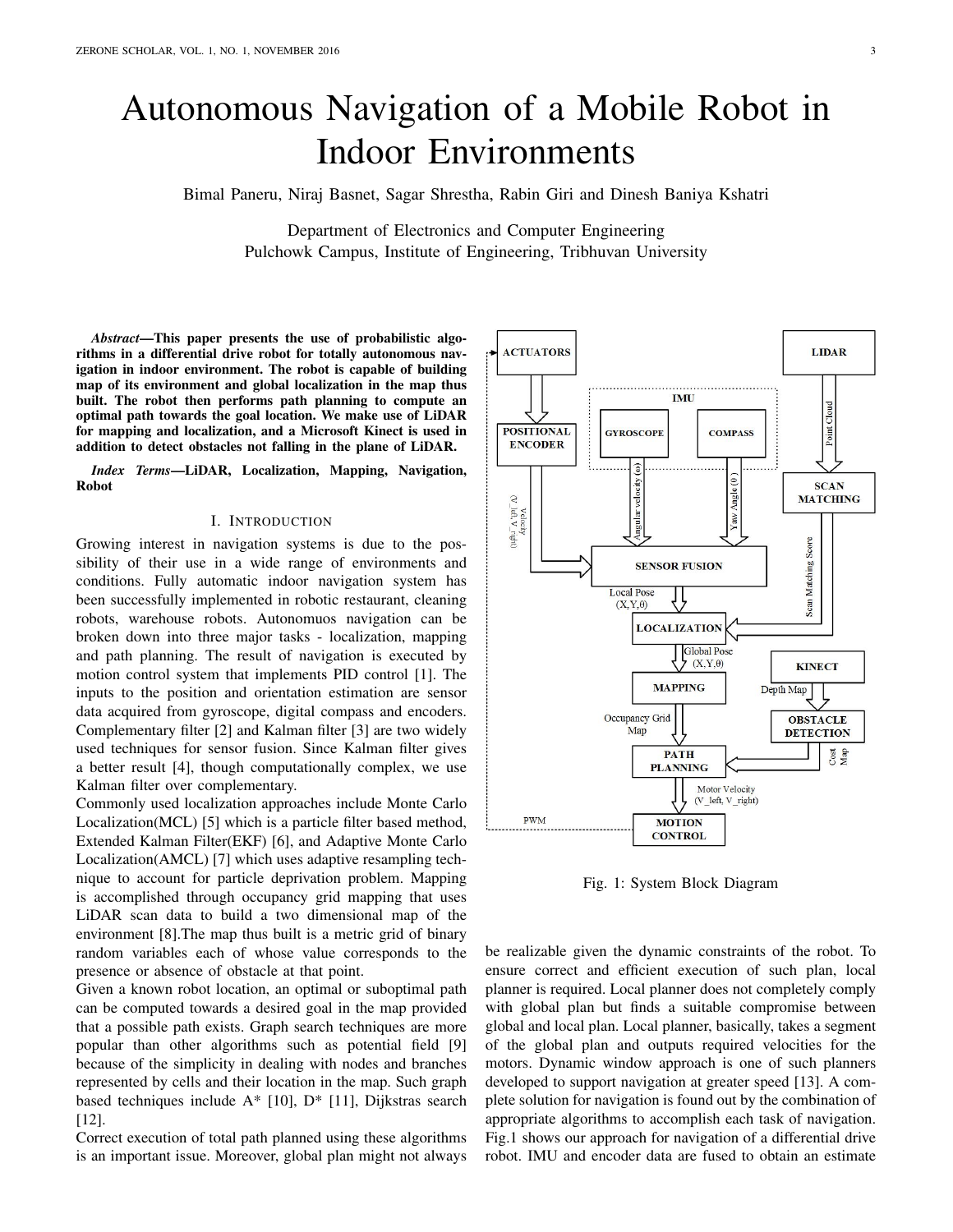of the local position. Scan matching of LiDAR data with the available map assigns a score to each local pose computed for particles in monte carlo localization. This results in an estimate of the global pose that is used both for mapping and subsequently for path planning. The result of path planning assigns motor velocities to motion control unit which runs PID control to give appropriate PWM signals to the motors.

#### II. SENSOR FUSION USING KALMAN FILTER

Kalman filter is a Gaussian filter, meaning it assumes that its beliefs (which in our case is going to be the gyroscope measurement) can be represented by multivariate normal distribution. It is probably the best studied technique for Bayesian Filter implementation. The Kalman filtering process can be broken down into two major steps, the prediction stage and the measurement update.

## *A. The Prediction Stage*

It calculates the next state prediction. The next state probability  $p(x_t|u_t, x_{t-1})$  must be a linear function in its arguments with added Gaussian noise. The equation representing this function is

$$
x_{t|t-1} = F_t x_{t-1|t-1} + B_t u_t \tag{1}
$$

$$
P_{t|t-1} = F_t P_{t-1|t} P_{t-1|t-1} F_t^T + Q_t \tag{2}
$$

where,

 $x_{t|t-1}$  is the predicted state from previous state  $x_{t-1|t-1}$ .  $F_t$  and  $B_t$  are the state transition matrix and input transformation matrix respectively.

 $P_{t|t-1}$  is the variance associated with the prediction  $x_{t|t-1}$  of an unknown true value of the state.

 $Q_t$  is a multivariate Gaussian to model the noise associated with the transition.

## *B. Measurement Update*

The measurement probability must also be linear in its arguments, with added Gaussian noise. This stage is represented by a set of equations that are as follows:

$$
x_{t|t} = x_{t|t-1} + K_t(z_t - H_t x_{t|t-1})
$$
\n(3)

$$
P_{t|t} = P_{t|t-1} - K_t H_t P_{t|t-1}
$$
\n(4)

$$
K_t = P_{t|t-1} H_t^T (H_t P_{t|t-1} H_t^T + R_t) - 1 \tag{5}
$$

where,

 $z_t$  is the measurement and can be modeled as:  $z_t = H_t x_t + R_t$ In this equation  $H_t$  is the transformation matrix to transform state space into measurement space. And  $R_t$  is the measurement noise covariance matrix.

The primary parameter from all this computation is the Kalman gain Kt which determines the amount of trust to be put into the measurement and prediction in order to calculate the posterior. The posterior at this state becomes the prior of the next state and so on.



Fig. 2: Sensor Fusion Using Kalman Filter

Clearly in our case, the two inputs are gyroscope and digital compass. The gyroscope data replaces the input  $u_t$ . And the measurement z is given by compass data.

$$
\begin{pmatrix} x_{angle} \\ x_{bias} \end{pmatrix}_{t|t-1} = \begin{pmatrix} 1 & -dt \\ 0 & 1 \end{pmatrix} \begin{pmatrix} x_{angle} \\ x_{bias} \end{pmatrix}_{t-1|t-1} + \begin{pmatrix} dt \\ 0 \end{pmatrix} u_t
$$
\n(6)

## III. LOCALIZATION USING AMCL

Adaptive Monte Carlo localization (AMCL) is one of the most popular localization algorithms, which represents estimated pose by particles. It is a variant of implementation of particle filter and an improvised version of MCL, to localize the robot in given world space of map. The algorithm estimates the position and orientation of a robot in the given map as it moves and senses the environment. The algorithm can be used for global localization problem. It uses a particle filter to represent the distribution of likely states, with each particle representing a possible state, i.e. a hypothesis for robots position.

Initially, the algorithm starts with a uniform random distribution of particles over the configuration space, meaning the robot makes an assumption that it can be at any point in given space. So, the initial belief bel $(x0)$  is obtained by randomly generating M such particles from the prior distribution  $p(x0)$ , and assigning the uniform importance to each particle. For initial set of uniformly distributed particles, for each particle the motion model (odometry model) is computed to find new pose for particles. So actuation command is simulated for every particles no matter where they are and what direction they are pointing. The sensor measurement model is then applied to determine the importance weight of that particle. Then, it randomly draws new particles from the previous belief, with probability proportional to weight of particle. Particles which were consistent with sensor readings are more likely to be chosen and particles which are inconsistent with sensor readings are rarely picked. As such, particles converge towards a better estimate of the robots state. After some interval of time, the particle sets approximate the correct posterior and localization becomes successful. It is easy to implement, and tends to work well across a broad range of localization problems which MCL fails to address like robot kidnapping problem where particle deprivation is the most common issue.

To solve robot kidnapping problem and global localization problems of MCL, the original MCL is augmented with adaptive sampling stage which adapts the number of particles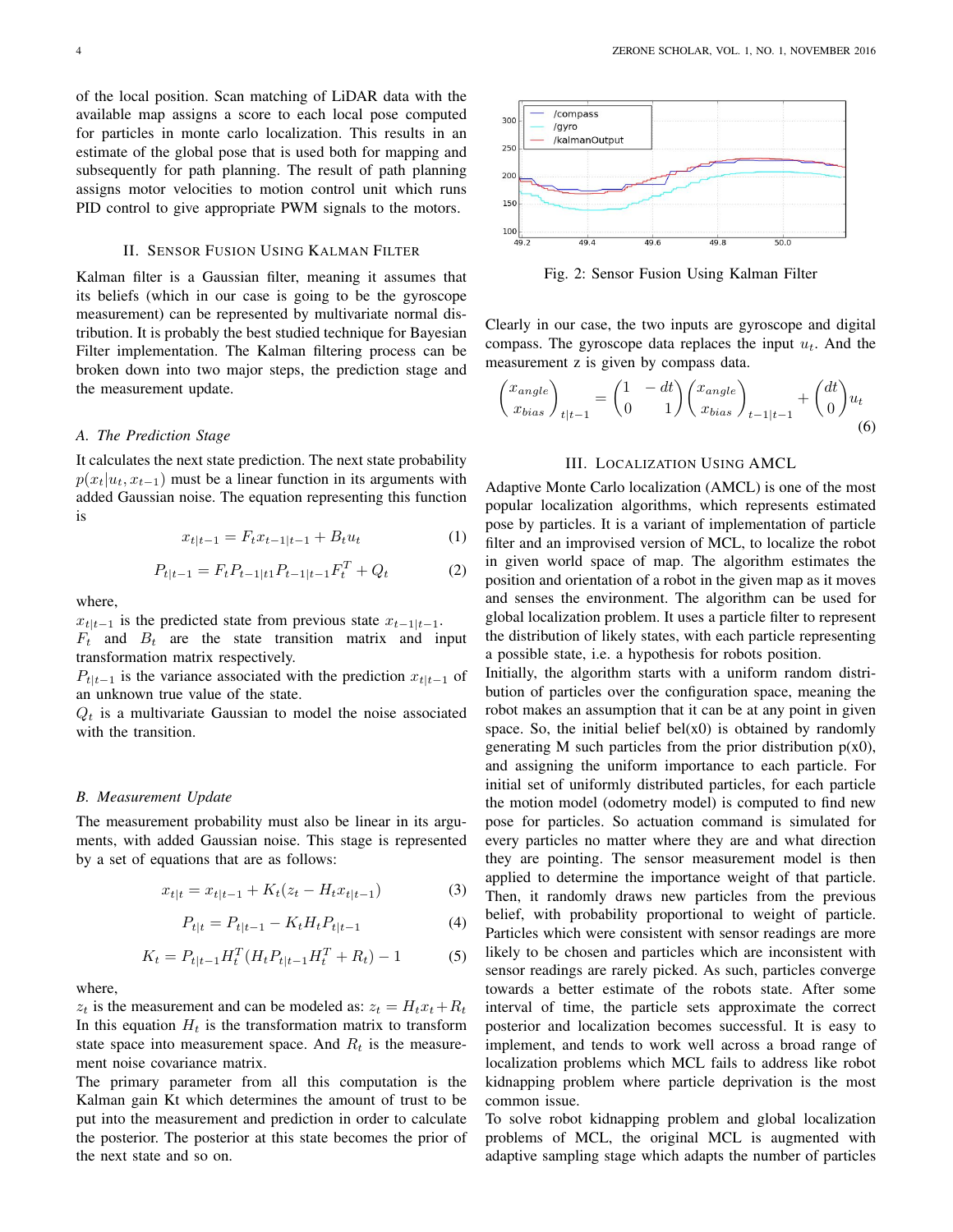

Fig. 3: Random Particle Injection Before Resampling

according to the error in posterior estimate. It is accomplished by using the KullbackLeibler Divergence (KLD) method and since the improvisation is adaptive in nature, the modified MCL is known as Adaptive MCL. The notion of this method is to add random particles to the particle sets and this addition of random particles can be justified mathematically by assuming that the robot might get kidnapped with a small probability, thereby generating a fraction of random states in the motion model. This addition is determined by the degree of localization accuracy through short term and long term measurement likelihoods. The re-sampling condition used in this algorithm requires that  $0 \leq \alpha_{slow} \ll \alpha_{fast}$ , where parameters  $\alpha_{slow}$ , and  $\alpha_{fast}$ , are decay rates used in the exponential filters for estimating the long-term and short-term measurement likelihoods respectively. A random sample is dded based on the probability max $(0:0:1.0$  - $\omega_{fast}$  $\frac{\omega_{fast}}{\omega_{slow}}$ ). If the short-term likelihood approximates the long-term likelihood, re-sampling occurs normally without any extra injection of particles. But if the short-term likelihood is worse than the long-term one, then the probability of addition of random samples increases accordingly. Thus, a sudden decay in measurement likelihood results in an increased number of particles in resampling step and number of particles adapt to this change in measurement likelihood. Therefore, in practice, AMCL can consistently outperform and converge faster than classic MCL for localization of robot.

#### IV. OCCUPANCY GRID MAPPING

Occupancy grid mapping is a probabilistic technique to build a map that correctly represents the environment from sensor measurements done after successful localization. The fundamental idea of the algorithm is to represent the environment in two dimensional grid of evenly space cells weighted by binary random variables that determine the presence of obstacle. The algorithm computes approximate posterior estimates for these random variables to correctly represent robots operating environments.

The environment is represented metric grids of variables that correspond the occupancy of the environment. The occupancy of the grid is represented by three color values: gray for



Fig. 4: Converged Particles After Resampling



Fig. 5: Occupancy Grid Mapping Using LiDAR

unexplored space, white for free space and black for occupied space.A suitable threshold value is used to transition between these three states.It is particularly suitable for robot with range sensors like LiDAR whose value can be directly raytraced to determine occupancy of desired cell. Robot is allowed to travel only in free space denoted by white region and hence it provides reference for finding paths in unoccupied space preventing potential collision risks. The probability of occupancy of each grid cell m given the measurements  $z_1...z_T$ is given as

$$
p(m|z_1...z_t)
$$

We calculate the log-odds as:

$$
l_{x,y}^t = \log \frac{p(m_{x,y}|z_t)}{1 - p(m_{x,y}|z_t)} + \log \frac{1 - p(m_{x,y})}{p(m_{x,y})} + l_{x,y}^{t-1} \tag{7}
$$

$$
l_{x,y}^0 = \log \frac{p(m_{x,y})}{1 - p(m_{x,y})}
$$
 (8)

#### V. PATH PLANNING

The path planning stage is divided into two parts - global and local planner. Global planner plans the total path from the robot location to goal location. This path is further split into several smaller paths to be executed in the local planner. Local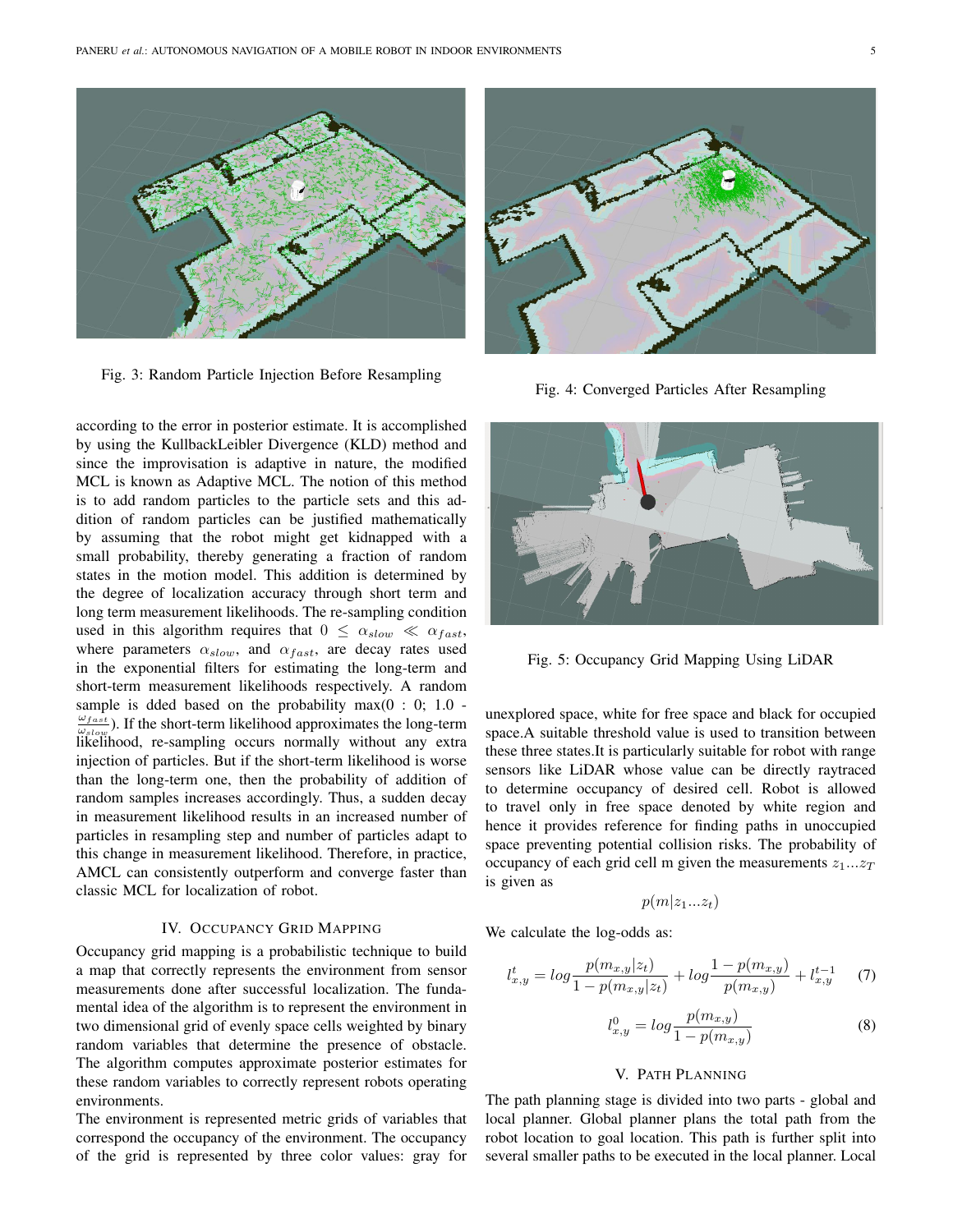planner ensures correct navigation to each intermediate goal points.

#### *A. Global Planner*

Global Planner uses A\* search algorithm. Each cell in the map is a node in the graph. A\* reduces the number of nodes to be expanded from source to goal. In order to determine the likelihood of the node to fall on optimal path, it uses a heuristic function in addition to evaluation function.  $g(n)$  is the cost function that gives the distance of node n from the source. Heuristic function  $h(n)$  in our case gives the minimum distance of node n from the goal. So the evaluation function of a node is the sum of actual cost from node to source and optimistic estimate (minimum distance) of the cost from node to goal as in equation 9.

$$
f(n) = g(n) + h(n) \tag{9}
$$

#### *B. Local Planner*

The local planner implements dynamic window approach which has been proved to be very efficient for high speed obstacle avoidance. In dynamic window approach, the kinematics of the robot is taken into account by considering only those velocities that can be attained in the next time frame given the acceleration constraints and time period. Given the current robot velocity, a dynamic window is computed that contains all admissible tuples (v,w). This approach is implemented by the maximization of the objective function. The objective function incorporates the following:

$$
O = a.target(v, w) + b.velociety(v, w) + c.clearance(v, w)
$$
  
(10)

1) Target heading, the measure of progress towards the goal location supporting the direction directly towards the goal location

2) Clearance, the distance to the closest obstacle on the trajectory

3) Velocity, the forward velocity of the robot supporting fast movements

#### VI. RESULTS

All the tasks of navigation were successfully accomplished with afore mentioned techniques. The robot was able to navigate to a position in a pre-built map by globally localizing itself at first, planning an optimal path and executing motion commands thus generated. Fig.6 shows the formation of occupancy grid map from Odometry and Laserscan data.The 3D point cloud obtained from Kinect also matches the result obtained from laserscan data.

The black pixels as a whole represent some form of obstacle like wall,door,desks and benches. As previously explained, white zone represents free space where robot can travel freely and grey zone represents unexplored region which the robot has still left to incorporate in its map. Fig.7 shows the complete 2D occupancy map generated of a classroom. We can visualize the general floor plan of this room from this map. Each pixel represents an area of 0.05 0.05cm2. The resolution of map



Fig. 6: Mapping From LiDAR Laserscan and Odometry



Fig. 7: Complete Map Built of a Classroom



Fig. 8: Global Costmap With Obstacle Layer of 0.3m

can be further reduced to 0.25 cm, however it increases the runtime memory and computation overhead.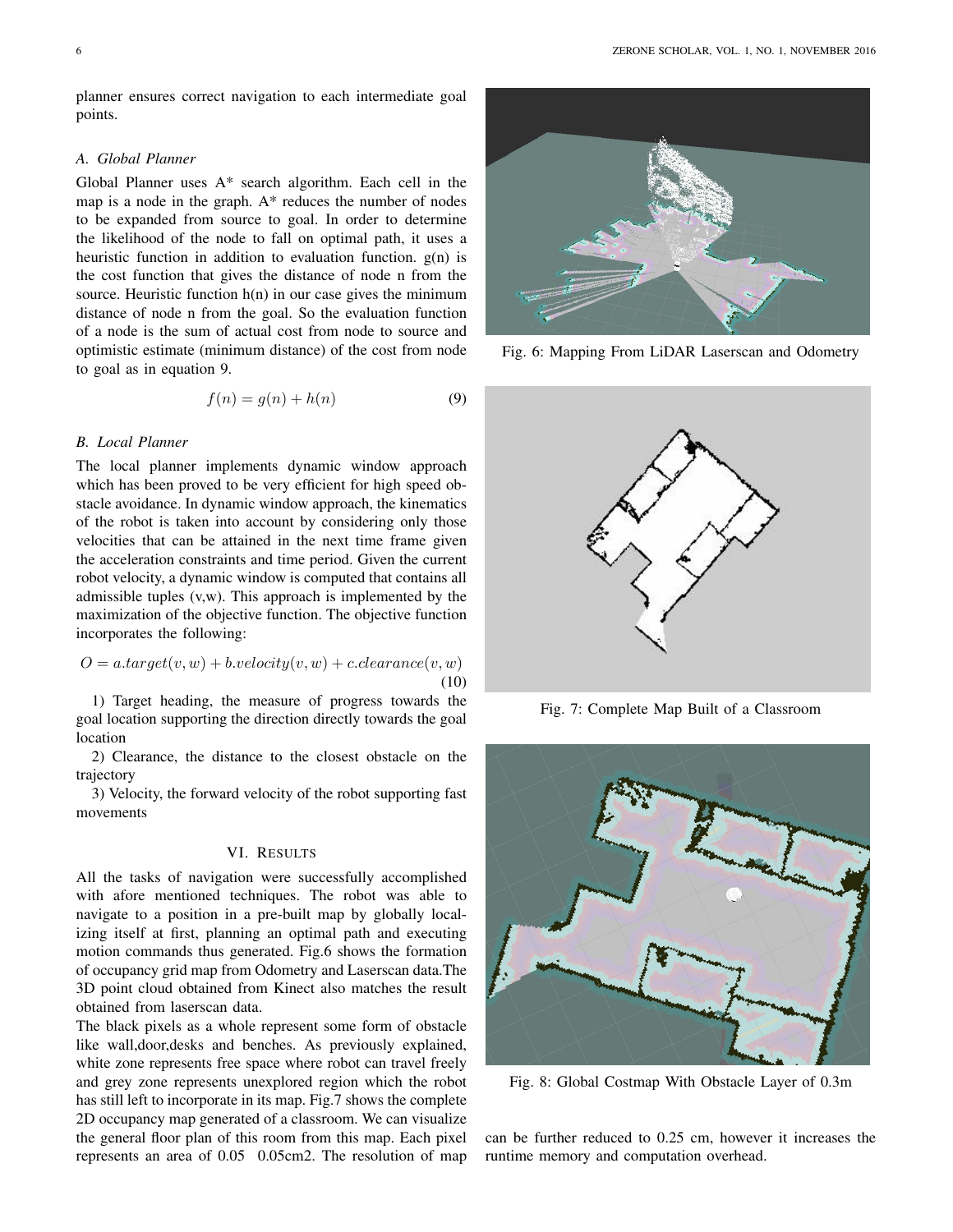Fig.8 shows the region in the whole map where the robot is fit to travel without any risk of collision. The cost of traveling to particular region around the obstacles is increased, hence constituting global costmap. The obstacle layer represented in the map by black pixel figures is further inflated to a certain distance (in our case 0.5m) depending upon the base surface area of robot, so that robot can plan a safe path around these potential collision prone regions.



Fig. 9: Local Costmap With Obstacle Layer of 0.5m With Cost Decay 10

Fig.9 shows the local region around the robot in the global map, where robot continuously monitors static as well as dynamic obstacles to plan immediate course of action. The local costmap is a rectangular window of 3 by 3 meters. As seen in the figure, the nearby obstacles are inflated even beyond the global obstacle layer with certain cost decay i.e. cost decreases gradually with distance from any obstacle.



Fig. 10: Global Path Planning

Fig.10 is global path computed from the robots current location to the goal. The path is represented by a black curve joining the robots position to goal location. The global path is computed every second from robots current location to account for the error in navigation.

Fig.11 is the local plan for the robot. Short lines protruding from the robots location is the set of admissible velocities and



Fig. 11: Local Path Planning

the black cure is the global path. Objective function for each plan is computed and maximized in order to choose a suitable velocity.

#### VII. CONCLUSION

We were able to successfully navigate the robot in simulation and in real hardwares with some self built ROS nodes and some packages already existing in the ROS community. Range sensor produced better result during localization than depth camera. So, mapping and localization were done using LiDAR. But since LiDAR scans on a single plane and many objects are completely or partially missed on its plane, Kinect depth camera was used to gain appropriate estimate of the obstacles occupancy. Use of depth camera in addition to range sensor has enabled us to effectively locate obstacles and navigate clear off them. To sum up the results, sensor fusion of IMU data for orientation was accomplished with 2 degree tolerance. Localization with MCL was done with 500 particles and in the adaptive mode it could increase to as many as 2000 particles. Mapping was done with grid size 2048 \* 2048 and scale: 1 pixel equivalent to 0.05 meters. And finally, path planning resulted in less than 0.2 meters deviation on final location. Research of algorithms and their comparisons were made thoroughly during the development of the robot.

#### **REFERENCES**

- [1] M. Araki, Pid control, Control systems, robotics and automation, vol. 2, pp. 1-23, 2002.
- P. C. Glasser, An introduction to the use of complementary filters for fusion of sensor data, Research Paper, 2013.
- [3] R. E. Kalman, A new approach to linear filtering and prediction problems, Transactions of the ASME-Journal of Basic Engineering, vol. 82, no. Series D, pp. 35-45, 1960.
- [4] W. T. Higgins, A comparison of complementary and kalman filtering, IEEE Transactions on Aerospace and Electronic Systems, vol. 11, no. 3, pp. 321-325, 1975.
- [5] F. Dellaert, D. Fox, W. Burgard, and S. Thrun, Monte carlo localization for mobile robots, in Robotics and Automation, 1999. Proceedings. 1999 IEEE International Conference on, vol. 2. IEEE, 1999, pp. 1322-1328.
- [6] K. Fujii, Extended kalman filter, Refernce Manual, 2013.
- [7] D. Fox, Kld-sampling: Adaptive particle filters, in Advances in neural information processing systems, 2001, pp. 713-720.
- [8] S. Thrun, W. Burgard, and D. Fox, Probabilistic robotics, MIT press, pp. 221-241, 2005.